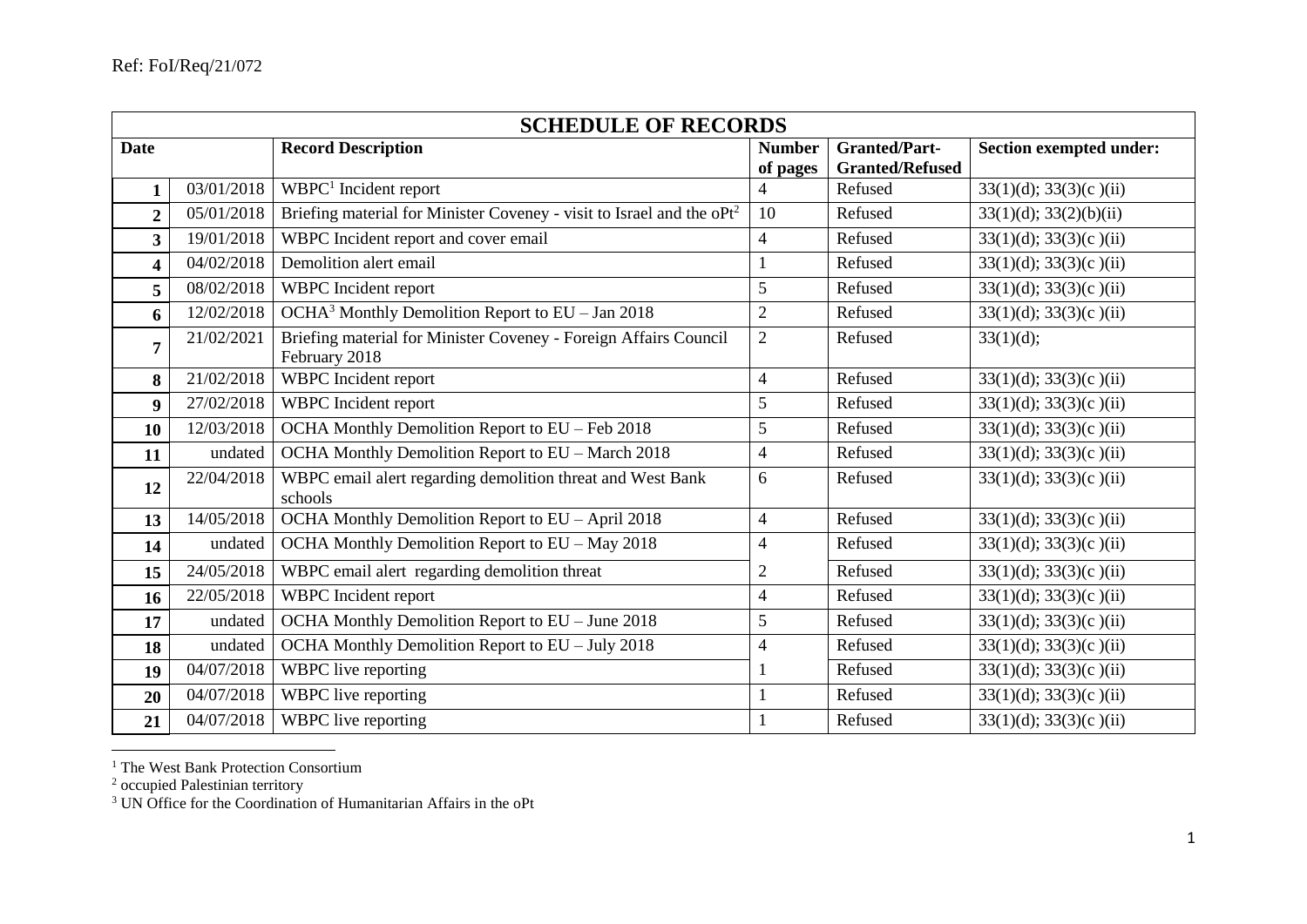| 22 | 05/07/2018 | WBPC live reporting                                                                                  |                | Refused | $33(1)(d)$ ; $33(3)(c)(ii)$  |
|----|------------|------------------------------------------------------------------------------------------------------|----------------|---------|------------------------------|
| 23 | undated    | OCHA Monthly Demolition Report to EU - Aug 2018                                                      | $\overline{4}$ | Refused | $33(1)(d)$ ; $33(3)(c)$ (ii) |
| 24 | 27/08/2018 | WBPC Incident report                                                                                 | $\overline{4}$ | Refused | $33(1)(d)$ ; $33(3)(c)$ (ii) |
| 25 | undated    | OCHA Monthly Demolition Report to EU - Sep 2018                                                      | 5              | Refused | $33(1)(d)$ ; $33(3)(c)$ (ii) |
| 26 | undated    | <b>WBPC Situation Report September 2018</b>                                                          | 4              | Refused | $33(1)(d)$ ; $33(3)(c)(ii)$  |
| 27 | 03/09/2018 | WBPC Incident report                                                                                 | 4              | Refused | $33(1)(d)$ ; $33(3)(c)(ii)$  |
| 28 | 05/09/2018 | WBPC Incident report                                                                                 | $\overline{4}$ | Refused | $33(1)(d)$ ; $33(3)(c)(ii)$  |
| 29 | undated    | OCHA Monthly Demolition Report to EU - Oct 2018                                                      | 5              | Refused | $33(1)(d)$ ; $33(3)(c)$ (ii) |
| 30 | 23/10/2018 | WBPC Incident report                                                                                 | $\overline{4}$ | Refused | $33(1)(d)$ ; $33(3)(c)(ii)$  |
| 31 | undated    | OCHA Monthly Demolition Report to EU - Nov - 2018                                                    | 5              | Refused | $33(1)(d)$ ; $33(3)(c)$ (ii) |
| 32 | 01/11/2018 | WBPC Incident report                                                                                 | $\overline{4}$ | Refused | $33(1)(d)$ ; $33(3)(c)(ii)$  |
| 33 | 05/11/2018 | WBPC Incident report                                                                                 | 4              | Refused | $33(1)(d)$ ; $33(3)(c)(ii)$  |
| 34 | 08/11/2018 | WBPC Incident report                                                                                 | 4              | Refused | $33(1)(d)$ ; $33(3)(c)$ (ii) |
| 35 | undated    | OCHA Monthly Demolition Report to EU - Dec 2018                                                      | 5              | Refused | $33(1)(d)$ ; $33(3)(c)(ii)$  |
| 36 | undated    | OCHA Monthly Demolition Report to EU - Jan 2019                                                      | 4              | Refused | $33(1)(d)$ ; $33(3)(c)$ (ii) |
| 37 | 04/01/2019 | Briefing material prepared by ROR <sup>4</sup> for Minister Coveney's visit to<br>Israel and the oPt | $\overline{4}$ | Refused | 33(1)(d); 33(2)(b)(ii)       |
| 38 | 10/01/2019 | WBPC Incident report                                                                                 | 3              | Refused | $33(1)(d)$ ; $33(3)(c)(ii)$  |
| 39 | undated    | OCHA Monthly Demolition Report to EU - Feb 2019                                                      | $\overline{4}$ | Refused | $33(1)(d)$ ; $33(3)(c)$ (ii) |
| 40 | 19/02/2019 | <b>WBPC</b> Incident Report                                                                          | 3              | Refused | $33(1)(d)$ ; $33(3)(c)$ (ii) |
| 41 | 25/02/2019 | Briefing for Minister Coveney - Farmleigh meeting                                                    | 16             | Refused | 33(1)(d);                    |
| 42 | undated    | OCHA Monthly Demolition Report to EU - March 2019                                                    | $\overline{4}$ | Refused | $33(1)(d)$ ; $33(3)(c)$ (ii) |
| 43 | 26/03/2019 | COMET-ME correspondence                                                                              | $\overline{2}$ | Refused | 33(1)(d); 36(1)(b)           |
| 44 | 20/03/2019 | WBPC Incident Report: Confiscation of COMET-ME solar panel<br>system                                 | 4              | Refused | $33(1)(d)$ ; $33(3)(c)$ (ii) |
| 45 | undated    | OCHA Monthly Demolition Report to EU - April 2019                                                    | 5              | Refused | $33(1)(d)$ ; $33(3)(c)(ii)$  |
| 46 | 01/04/2019 | WBPC Incident report                                                                                 | 4              | Refused | $33(1)(d)$ ; $33(3)(c)$ (ii) |

Representative Office Ramallah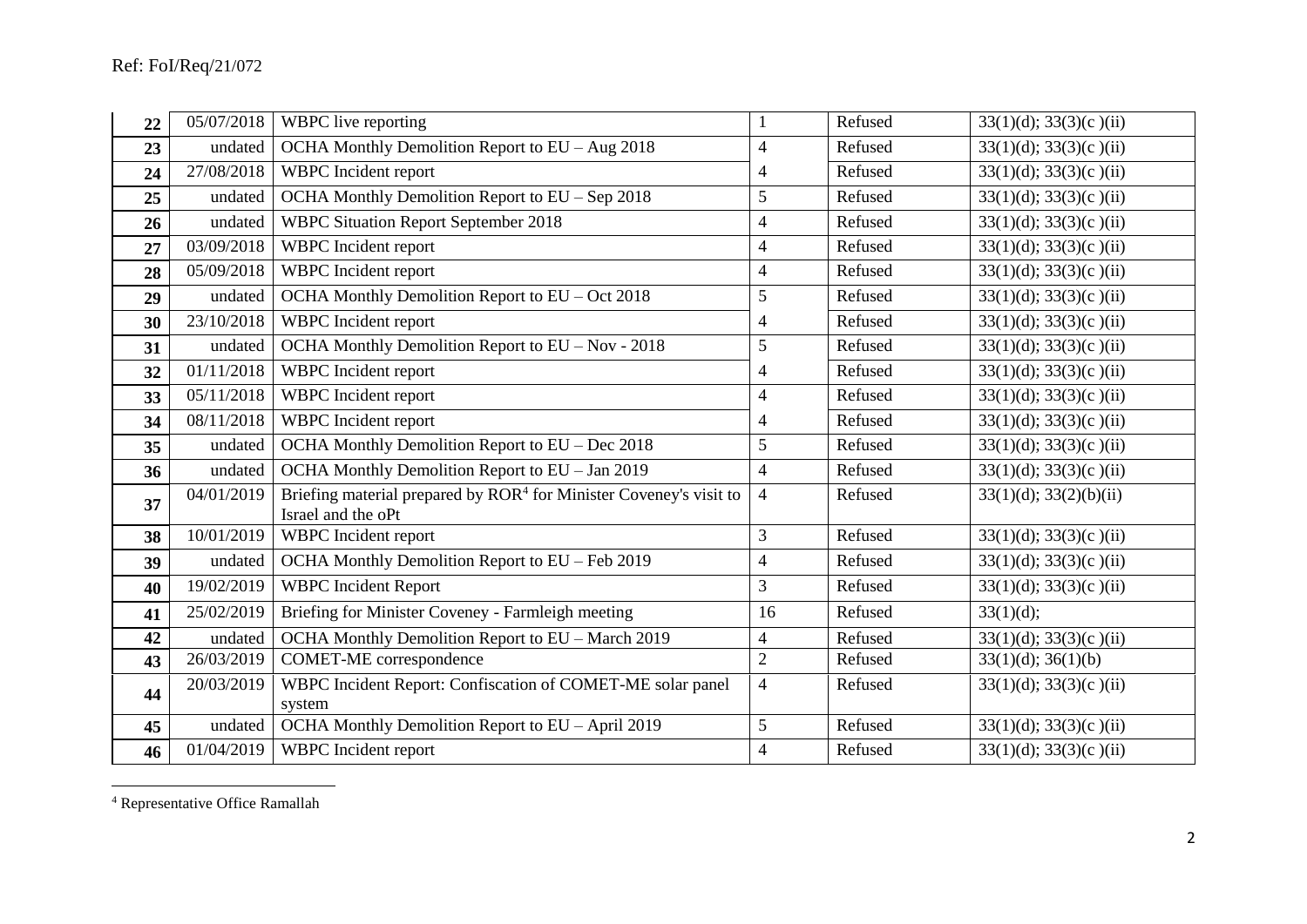| 47 | 23/04/2019 | WBPC Incident report                                  | $\overline{4}$ | Refused | $33(1)(d)$ ; $33(3)(c)(ii)$  |
|----|------------|-------------------------------------------------------|----------------|---------|------------------------------|
| 48 | undated    | OCHA Monthly Demolition Report to EU - May 2019       | 5              | Refused | $33(1)(d)$ ; $33(3)(c)(ii)$  |
|    | 02/05/2019 | <b>COMET-ME</b> correspondence                        | $\overline{2}$ | Refused | 33(1)(d); 36(1)(b)           |
| 49 | 28/05/2019 |                                                       |                |         |                              |
| 50 | 30/05/2019 | WBPC Incident report                                  | $\overline{4}$ | Refused | $33(1)(d)$ ; $33(3)(c)(ii)$  |
| 51 | undated    | OCHA Monthly Demolition Report to EU - June 2019      | 5              | Refused | $33(1)(d)$ ; $33(3)(c)$ (ii) |
| 52 | 18/06/2019 | WBPC demolition correspondence                        | 5              | Refused | $33(1)(d)$ ; $33(3)(c)$ (ii) |
| 53 | 20/06/2109 | WBPC Incident report                                  | 5              | Refused | $33(1)(d)$ ; $33(3)(c)(ii)$  |
| 54 | undated    | OCHA Monthly Demolition Report to EU - July 2019      | 4              | Refused | $33(1)(d)$ ; $33(3)(c)$ (ii) |
| 55 | 24/06/2019 | <b>COMET-ME</b> correspondence                        | $\mathfrak{2}$ | Refused | 33(1)(d); 36(1)(b)           |
| 56 | 22/07/2019 | WBPC Incident report                                  | $\overline{4}$ | Refused | $33(1)(d)$ ; $33(3)(c)(ii)$  |
| 57 | undated    | OCHA Monthly Demolition Report to EU - August 2019    | $\overline{4}$ | Refused | $33(1)(d)$ ; $33(3)(c)(ii)$  |
| 58 | 04/08/2019 | WBPC Incident report                                  | $\overline{4}$ | Refused | $33(1)(d)$ ; $33(3)(c)$ (ii) |
| 59 | 14/08/2019 | WBPC Incident report                                  | $\overline{4}$ | Refused | $33(1)(d)$ ; $33(3)(c)(ii)$  |
| 60 | undated    | OCHA Monthly Demolition Report to EU - September 2019 | 5              | Refused | $33(1)(d)$ ; $33(3)(c)(ii)$  |
| 61 | 09/09/2019 | WBPC Incident report                                  | $\overline{4}$ | Refused | $33(1)(d)$ ; $33(3)(c)$ (ii) |
| 62 | 16/09/2019 | WBPC Incident report                                  | 12             | Refused | $33(1)(d)$ ; $33(3)(c)$ (ii) |
| 63 | 20/09/2019 | <b>COMET-ME</b> interim report                        | 6              | Refused | $33(1)(d)$ ; $36(1)(b)$      |
| 64 | undated    | OCHA Monthly Demolition Report to EU - October 2019   | 5              | Refused | $33(1)(d)$ ; $33(3)(c)(ii)$  |
| 65 | 01/10/2019 | WBPC situation report                                 | $\tau$         | Refused | $33(1)(d)$ ; $33(3)(c)$ (ii) |
| 66 | 10/10/2019 | WBPC Incident report                                  | 3              | Refused | $33(1)(d)$ ; $33(3)(c)$ (ii) |
| 67 | undated    | OCHA Monthly Demolition Report to EU - November 2019  | $\overline{4}$ | Refused | $33(1)(d)$ ; $33(3)(c)$ (ii) |
| 68 | 12/11/2019 | WBPC Incident report                                  | $\overline{4}$ | Refused | $33(1)(d)$ ; $33(3)(c)$ (ii) |
| 69 | 26/11/2019 | WBPC Incident report                                  | 5              | Refused | $33(1)(d)$ ; $33(3)(c)$ (ii) |
| 70 | undated    | OCHA Monthly Demolition Report to EU - December 2019  | $\overline{4}$ | Refused | $33(1)(d)$ ; $33(3)(c)(ii)$  |
| 71 | 12/12/2019 | <b>WBPC</b> Bimonthly Situation Report November 2019  | 6              | Refused | $33(1)(d)$ ; $33(3)(c)(ii)$  |
| 72 | 24/12/2019 | WBPC Incident report                                  | 7              | Refused | $33(1)(d)$ ; $33(3)(c)(ii)$  |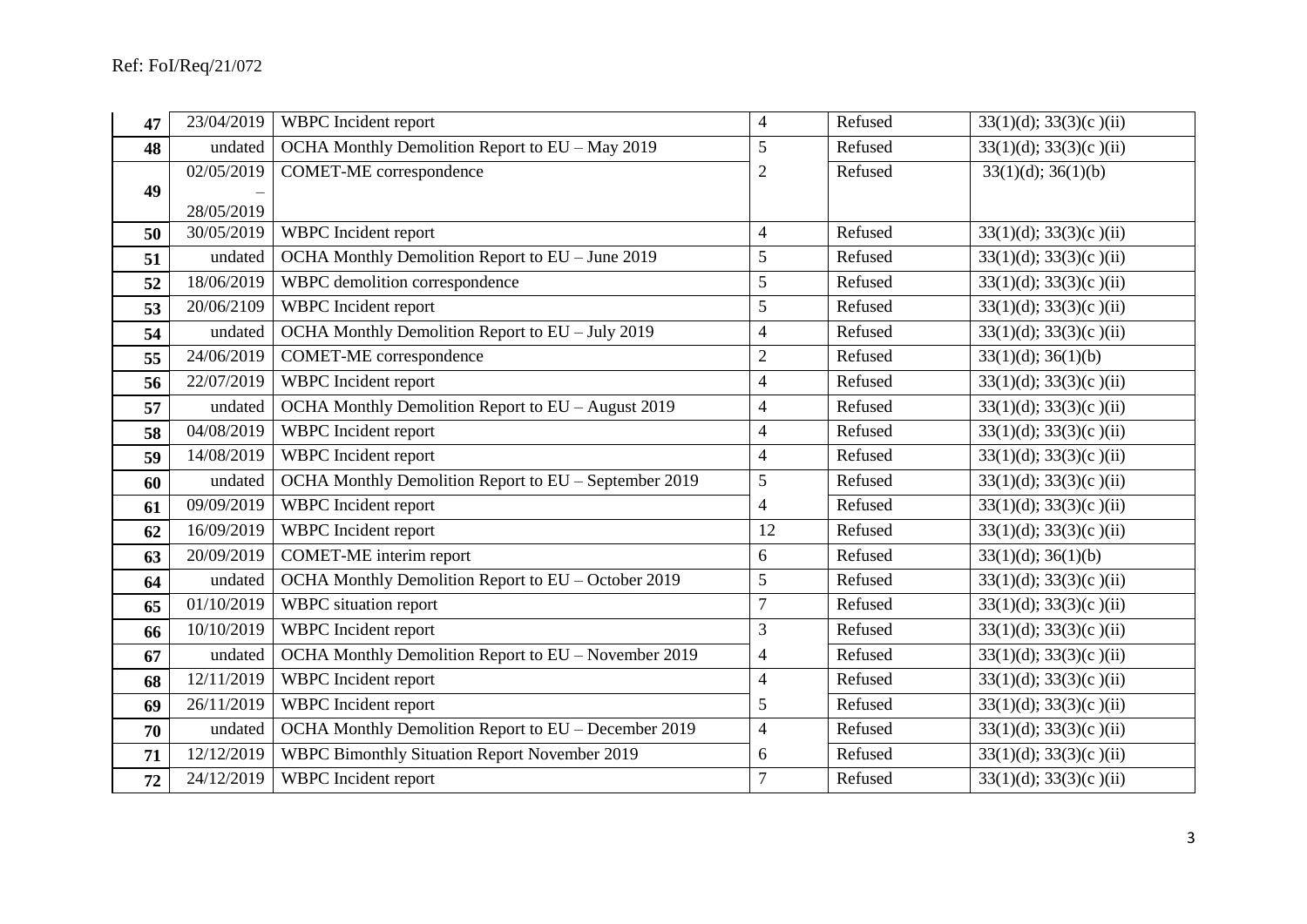| 73 | 31/12/2019               | <b>WBPC</b> Incident report                         | 3              | Refused | $33(1)(d)$ ; $33(3)(c)$ (ii) |
|----|--------------------------|-----------------------------------------------------|----------------|---------|------------------------------|
| 74 | undated                  | <b>COMET-ME</b> final report                        | 6              | Refused | $33(1)(d)$ ; $36(1)(b)$      |
| 75 | undated                  | OCHA Monthly Demolition Report to EU - Jan 2020     | 4              | Refused | $33(1)(d)$ ; $33(3)(c)$ (ii) |
| 76 | 09/01/2020               | WBPC Incident report                                | 3              | Refused | $33(1)(d)$ ; $33(3)(c)(ii)$  |
| 77 | undated                  | OCHA Monthly Demolition Report to EU - Feb 2020     | 5              | Refused | $33(1)(d)$ ; $33(3)(c)(ii)$  |
| 78 | 03/02/2020               | WBPC Incident report                                | 3              | Refused | $33(1)(d)$ ; $33(3)(c)$ (ii) |
| 79 | 13/02/2020               | <b>WBPC Bimonthly Situation Report January 2020</b> | $\overline{7}$ | Refused | $33(1)(d)$ ; $33(3)(c)(ii)$  |
| 80 | 14/02/2020               | WBPC Incident report                                | $\overline{4}$ | Refused | $33(1)(d)$ ; $33(3)(c)(ii)$  |
| 81 | undated                  | OCHA Monthly Demolition Report to EU - March 2020   | 4              | Refused | $33(1)(d)$ ; $33(3)(c)(ii)$  |
| 82 | $10/03/20 -$<br>13/03/20 | OCHA correspondence on demolitions                  | 3              | Refused | $33(1)(d)$ ; $33(3)(c)$ (ii) |
| 83 | 06/03/2020               | WBPC Incident report                                | 5              | Refused | $33(1)(d)$ ; $33(3)(c)$ (ii) |
| 84 | 20/03/2020               | WBPC update Covid-19                                | $\sqrt{2}$     | Refused | $33(1)(d)$ ; $33(3)(c)$ (ii) |
| 85 | 03/04/2020               | WBPC weekly update                                  | $\overline{2}$ | Refused | $33(1)(d)$ ; $33(3)(c)(ii)$  |
| 86 | undated                  | OCHA Monthly Demolition Report to EU - May 2020     | $\overline{4}$ | Refused | $33(1)(d)$ ; $33(3)(c)$ (ii) |
| 87 | 03/05/2020               | COGAT <sup>5</sup> letter                           | $\overline{4}$ | Refused | 33(1)(d);                    |
| 88 | 08/05/2020               | WBPC weekly update                                  | 3              | Refused | $33(1)(d)$ ; $33(3)(c)$ (ii) |
| 89 | 19/05/2020               | WBPC Incident report                                | 8              | Refused | $33(1)(d)$ ; $33(3)(c)(ii)$  |
| 90 | 19/05/2020               | <b>WBPC</b> Incident reports                        | $\overline{4}$ | Refused | $33(1)(d)$ ; $33(3)(c)(ii)$  |
| 91 | undated                  | OCHA Monthly Demolition Report to EU - June 2020    | $\overline{4}$ | Refused | $33(1)(d)$ ; $33(3)(c)(ii)$  |
| 92 | 02/06/2020               | <b>WBPC</b> alert                                   | $\overline{2}$ | Refused | $33(1)(d)$ ; $33(3)(c)(ii)$  |
| 93 | 13/06/2018               | Letter from Israel civil authorities                | $\overline{2}$ | Refused | 33(1)(d);                    |
| 94 | 22/06/2020               | Correspondence from OCHA to ROR                     | 8              | Refused | $33(1)(d)$ ; $33(3)(c)$ (ii) |
| 95 | undated                  | OCHA Monthly Demolition Report to EU - July 2020    | 4              | Refused | $33(1)(d)$ ; $33(3)(c)(ii)$  |
| 96 | 09/07/2020               | <b>WBPC Bimonthly Situation Report June 2020</b>    | $\overline{7}$ | Refused | $33(1)(d)$ ; $33(3)(c)(ii)$  |
| 97 | 31/07/2020               | <b>WBPC</b> letter to COGAT                         | 4              | Refused | $33(1)(d)$ ; $33(3)(c)$ (ii) |

Coordinator of Government Activities in the Territories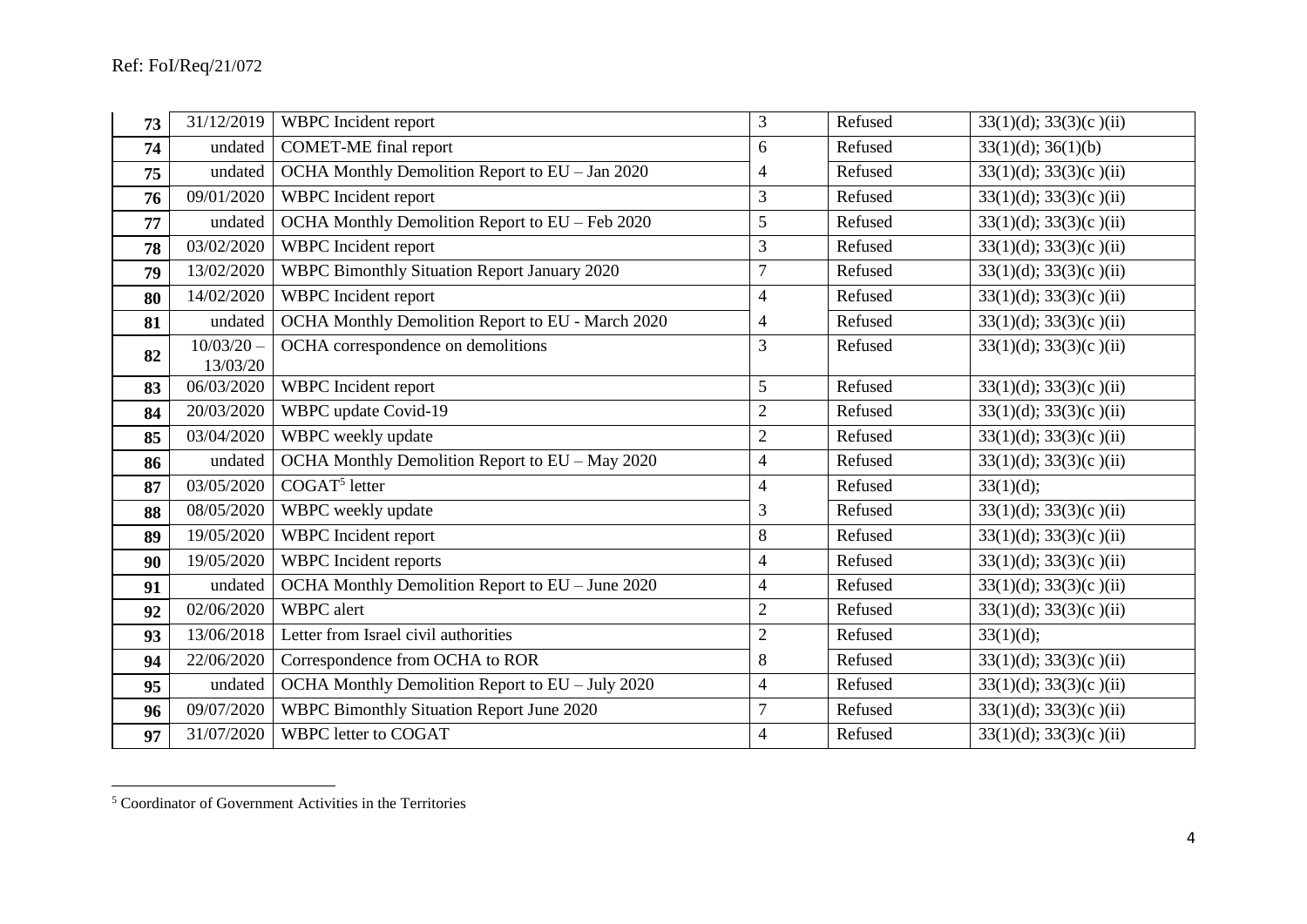| 98  | undated    | OCHA Monthly Demolition Report to EU - August 2020         | 4              | Refused      | $33(1)(d)$ ; $33(3)(c)(ii)$  |
|-----|------------|------------------------------------------------------------|----------------|--------------|------------------------------|
| 99  | 04/08/2020 | WBPC Incident report                                       | 5              | Refused      | $33(1)(d)$ ; $33(3)(c)(ii)$  |
| 100 | 06/08/2020 | Correspondence from WBPC member                            | 6              | Refused      | $33(1)(d)$ ; $33(3)(c)(ii)$  |
| 101 | 11/08/2020 | WBPC Incident report                                       | $\overline{4}$ | Refused      | $33(1)(d)$ ; $33(3)(c)(ii)$  |
| 102 | 14/08/2020 | WBPC Incident report                                       | 5              | Refused      | $33(1)(d)$ ; $33(3)(c)(ii)$  |
| 103 | 18/08/2020 | <b>COGAT</b> letter                                        | 3              | Refused      | 33(1)(d);                    |
| 104 | 10/08/2020 | Correspondence from OCHA to ROR                            | 9              | Refused      | 33(1)(d); 33(3)(c)(ii)       |
| 105 | undated    | OCHA Monthly Demolition Report to EU - Sept 2020           | 5              | Refused      | $33(1)(d)$ ; $33(3)(c)(ii)$  |
| 106 | undated    | <b>WBPC Situation Report</b>                               | 6              | Refused      | $33(1)(d)$ ; $33(3)(c)$ (ii) |
| 107 | undated    | WBPC Incident Report - Ras Al Tin 06/09/2020               | 5              | Refused      | $33(1)(d)$ ; $33(3)(c)(ii)$  |
| 108 | undated    | WBPC Incident Report - Ras Al Tin 08/09/2020               | 12             | Refused      | $33(1)(d)$ ; $33(3)(c)(ii)$  |
| 109 | undated    | OCHA Monthly Demolition Report to EU - Oct 2020            | 4              | Refused      | $33(1)(d)$ ; $33(3)(c)(ii)$  |
| 110 | 01/10/2020 | Correspondence from OCHA to ROR                            | $\overline{2}$ | Refused      | $33(1)(d)$ ; $33(3)(c)(ii)$  |
| 111 | 01/10/2020 | WBPC Incident report                                       | $\overline{2}$ | Refused      | $33(1)(d)$ ; $33(3)(c)(ii)$  |
| 112 | 01/10/2020 | WBPC Incident report                                       |                | Refused      | $33(1)(d)$ ; $33(3)(c)(ii)$  |
| 113 | 14/10/2020 | Correspondence from OCHA to ROR                            | 7              | Refused      | $33(1)(d)$ ; $33(3)(c)(ii)$  |
| 114 | 19/10/2020 | Correspondence from OCHA to ROR                            | $\overline{2}$ | Refused      | $33(1)(d)$ ; $33(3)(c)(ii)$  |
| 115 | 20/10/2020 | WBPC Incident report                                       | 3              | Refused      | $33(1)(d)$ ; $33(3)(c)(ii)$  |
| 116 | 20/10/2020 | <b>WBPC</b> Incident report                                | $\overline{4}$ | Refused      | $33(1)(d)$ ; $33(3)(c)$ (ii) |
| 117 | 22/10/2020 | Representation and reply                                   | 6              | Part-granted | 37(1)                        |
| 118 | 22/10/2020 | WBPC Incident report                                       | $\overline{4}$ | Refused      | $33(1)(d)$ ; $33(3)(c)(ii)$  |
| 119 | 22/10/2020 | WBPC Incident report                                       | 5              | Refused      | $33(1)(d)$ ; $33(3)(c)(ii)$  |
| 120 | 22/10/2020 | WBPC Incident report                                       | 6              | Refused      | $33(1)(d)$ ; $33(3)(c)(ii)$  |
| 121 | 26/10/2020 | Correspondence from OCHA to ROR                            | 10             | Refused      | $33(1)(d)$ ; $33(3)(c)$ (ii) |
| 122 | undated    | OCHA Monthly Demolition Report to EU - Nov 2020            | $\overline{4}$ | Refused      | $33(1)(d)$ ; $33(3)(c)(ii)$  |
| 123 | 03/11/2020 | Correspondence with EEAS <sup>6</sup> regarding Ras Al-Tin | 4              | Refused      | $33(1)(d)$ ; $33(3)(c)$ (ii) |

European External Action Service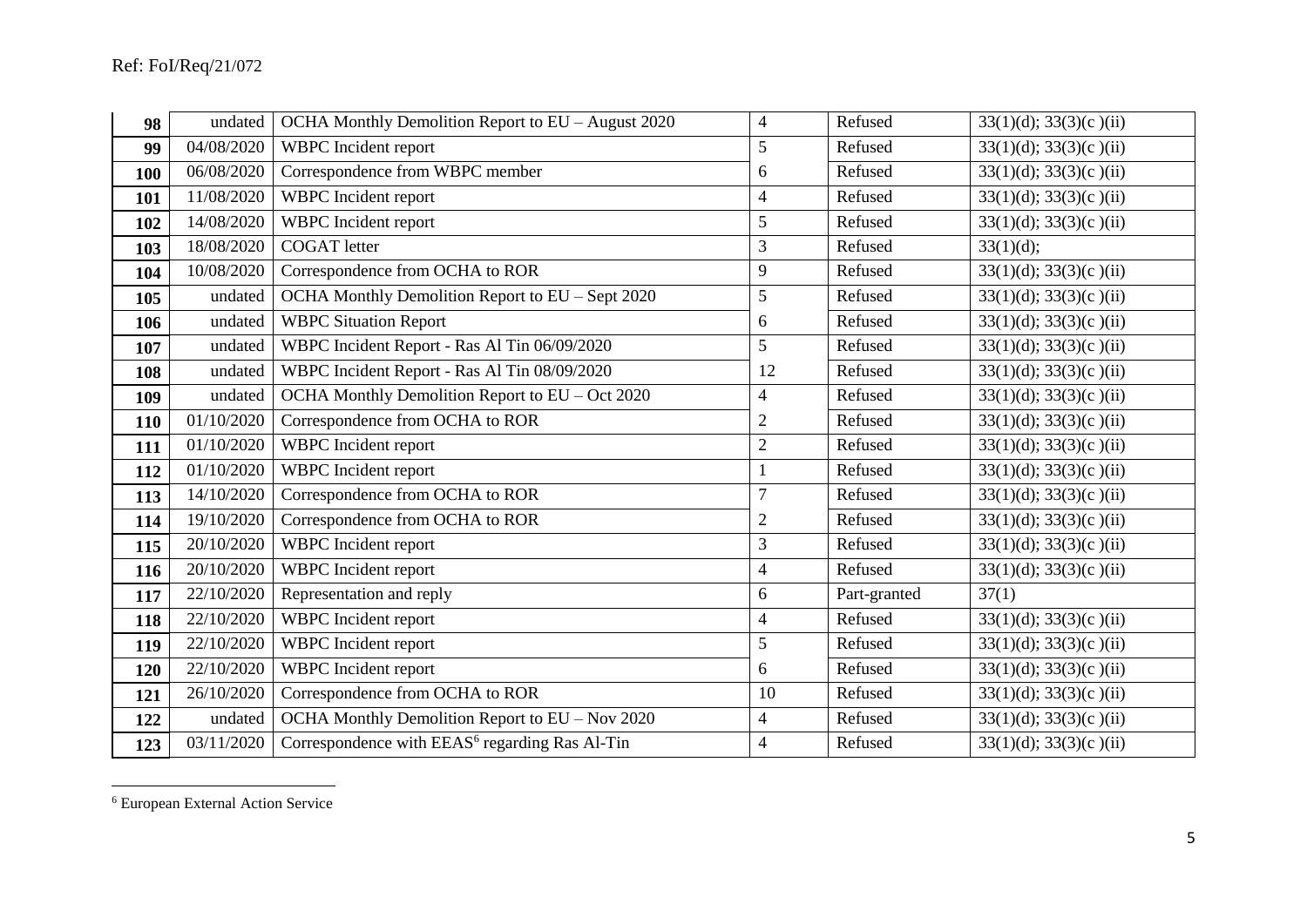| 124 | 04/11/2020               | WBPC initial report - Humsa Al Bqaia demolition                                                                      | $\overline{2}$  | Refused | $33(1)(d)$ ; $33(3)(c)(ii)$   |
|-----|--------------------------|----------------------------------------------------------------------------------------------------------------------|-----------------|---------|-------------------------------|
| 125 | 04/11/2020               | Email - statement by Yvonne Helle, the Humanitarian Coordinator<br>ad interim for the occupied Palestinian territory | 3               | Granted | n/a                           |
| 126 | 05/11/2020               | Copy of EEAS spokesperson statement on demolitions in Khirbet<br>Hamsa al-Foqa                                       | $\overline{2}$  | Granted | n/a                           |
| 127 | 05/11/2020               | WBPC Incident report                                                                                                 | $\overline{4}$  | Refused | $33(1)(d)$ ; $33(3)(c)(ii)$   |
| 128 | 09/11/2020               | WBPC Incident report                                                                                                 | 3               | Refused | $33(1)(d)$ ; $33(3)(c)(ii)$   |
| 129 | 10/11/2020               | WBPC Incident report                                                                                                 | 3               | Refused | $33(1)(d)$ ; $33(3)(c)(ii)$   |
| 130 | 20/11/2020               | WBPC Incident report                                                                                                 | 5               | Refused | $33(1)(d)$ ; $33(3)(c)$ (ii)  |
| 131 | 23/11/2020               | Correspondence from OCHA to ROR                                                                                      | $\overline{2}$  | Refused | $33(1)(d)$ ; $33(3)(c)(ii)$   |
| 132 | 26/11/2020               | Correspondence between OCHA and ROR on demolition incident                                                           | $\overline{2}$  | Refused | $33(1)(d)$ ; $33(3)(c)$ (ii)  |
| 133 | undated                  | OCHA Monthly Demolition Report to EU - Dec 2020                                                                      | 3               | Refused | $33(1)(d)$ ; $33(3)(c)$ (ii)  |
| 134 | 01/12/2020               | WBPC Incident report                                                                                                 | $5\overline{)}$ | Refused | $33(1)(d)$ ; $33(3)(c)(ii)$   |
| 135 | 05/12/2020               | <b>WBPC</b> Incident report                                                                                          | 4               | Refused | $33(1)(d)$ ; $33(3)(c)(ii)$   |
| 136 | 30/12/2020               | WBPC Incident report                                                                                                 | 4               | Refused | $33(1)(d)$ ; $33(3)(c)(ii)$   |
| 137 | 31/12/2020               | WBPC Incident report                                                                                                 | 4               | Refused | $33(1)(d)$ ; $33(3)(c)(ii)$   |
| 138 | undated                  | OCHA Monthly Demolition Report to EU - Jan 2021                                                                      | 4               | Refused | $33(1)(d)$ ; $33(3)(c)(ii)$   |
| 139 | $02/12/20$ -<br>03/12/20 | OCHA correspondence on oPt Humanitarian Fund meeting                                                                 | 3               | Refused | $33(1)(d)$ ; $33(3)(c)$ (ii)  |
| 140 | 04/01/2021               | <b>WBPC</b> Incident Report                                                                                          | $\overline{4}$  | Refused | $33(1)(d)$ ; $33(3)(c)(ii)$   |
| 141 | 18/01/2021               | <b>WBPC</b> Incident Report                                                                                          | $\overline{4}$  | Refused | $33(1)(d)$ ; $33(3)(c)(ii)$   |
| 142 | 31/01/2021               | <b>WBPC</b> Alert                                                                                                    | 4               | Refused | $33(1)(d)$ ; $33(3)(c)(ii)$   |
| 143 | 31/01/2021               | <b>WBPC</b> Incident Reports                                                                                         | 15              | Refused | $33(1)(d)$ ; $33(3)(c)(ii)$   |
| 144 | undated                  | OCHA Monthly Demolition Report to EU-Feb 2021                                                                        | 3               | Refused | $33(1)(d)$ ; $33(3)(c)$ (ii)  |
| 145 | 01/02/2021               | Correspondence from WBPC to ROR                                                                                      | $\overline{2}$  | Refused | $33(1)(d)$ ; $33(3)(c)(ii)$   |
| 146 | 01/02/2021               | WBPC Alert regarding Humsa AL Bqai'a                                                                                 | $\overline{2}$  | Refused | $33(1)(d)$ ; $33(3)(c)(ii)$   |
| 147 | 01/02/2021               | Correspondence from ECHO <sup>7</sup> to ROR                                                                         | 3               | Refused | $33(1)(d)$ ; $33(3)(c)$ (ii); |

<sup>&</sup>lt;sup>7</sup> The EU's Humanitarian Agency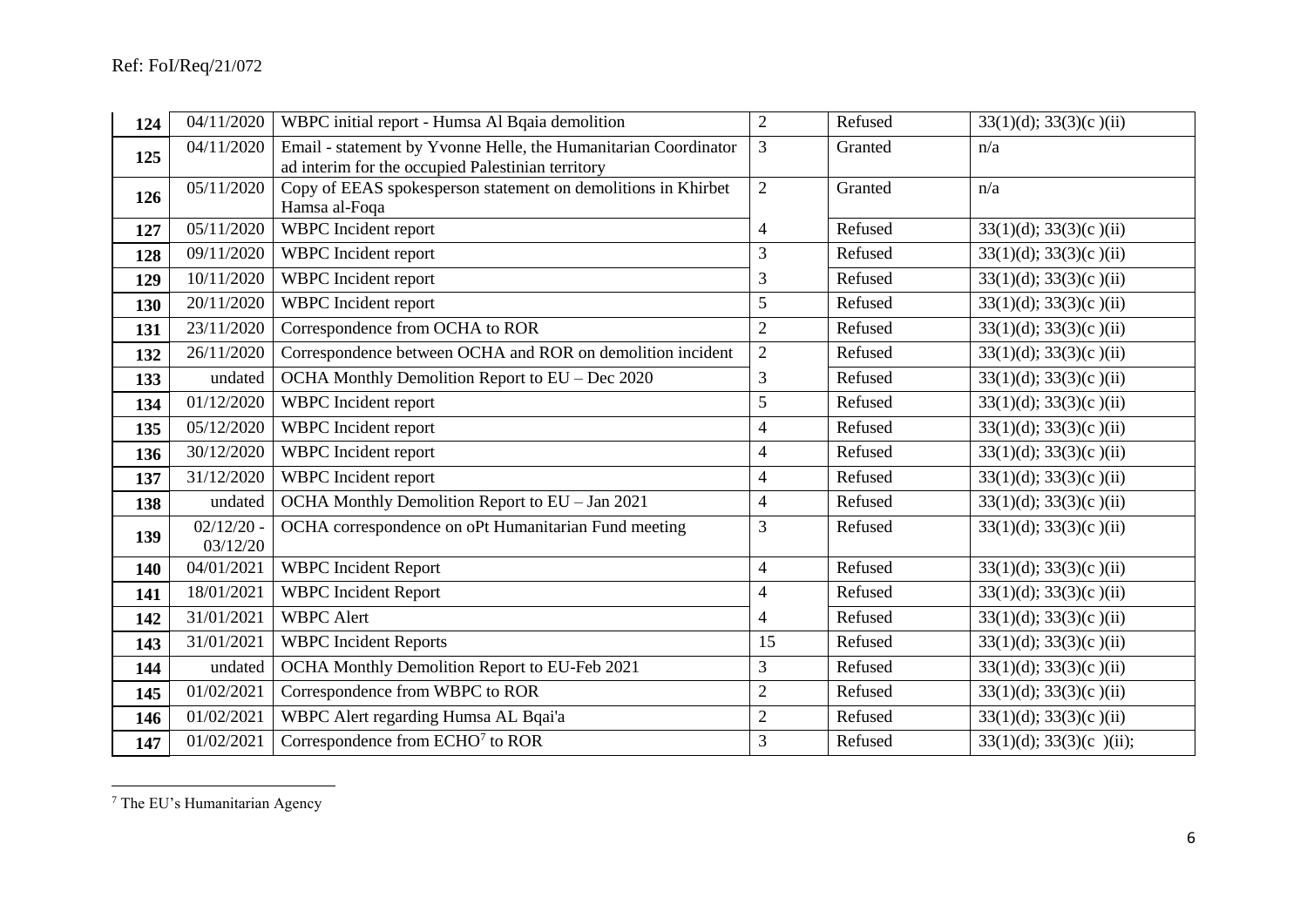| 148 | 03/02/2021 | WBPC Alert regarding Humsa Al Bqai'a         | $\overline{2}$ | Refused      | $33(1)(d)$ ; $33(3)(c)(ii)$  |
|-----|------------|----------------------------------------------|----------------|--------------|------------------------------|
| 149 | 04/02/2021 | WBPC update on Humsa Al Bqai'a               | 3              | Refused      | $33(1)(d)$ ; $33(3)(c)$ (ii) |
| 150 | 05/02/2021 | Correspondence from ECHO to ROR              |                | Refused      | $33(1)(d); 33(3)(c)$ (ii);   |
| 151 | 05/02/2021 | <b>WBPC</b> Incident Report                  | $\overline{7}$ | Refused      | $33(1)(d)$ ; $33(3)(c)(ii)$  |
| 152 | 09/02/2021 | <b>WBPC</b> Incident Report                  | 11             | Refused      | $33(1)(d)$ ; $33(3)(c)(ii)$  |
| 153 | 09/02/2021 | Correspondence from WBPC to ROR              | 3              | Refused      | $33(1)(d)$ ; $33(3)(c)(ii)$  |
| 154 | 10/02/2021 | <b>COMET-ME</b> funding proposal             | 13             | Refused      | 33(1)(d); 36(1)(b)           |
| 155 | 10/02/2021 | WBPC January 2021 report                     | 8              | Refused      | $33(1)(d)$ ; $33(3)(c)$ (ii) |
| 156 | 15/02/2021 | WBPC correspondence regarding field visit    | 5              | Refused      | $33(1)(d)$ ; $33(3)(c)(ii)$  |
| 157 | 15/02/2021 | Representation and reply                     | 3              | Part-granted | 37(1)                        |
| 158 | 16/02/2021 | WBPC update                                  | $\sqrt{2}$     | Refused      | $33(1)(d)$ ; $33(3)(c)(ii)$  |
| 159 | 16/02/2021 | WBPC update                                  |                | Refused      | $33(1)(d)$ ; $33(3)(c)(ii)$  |
| 160 | 19/02/2021 | <b>WBPC</b> Incident Report                  | $\overline{7}$ | Refused      | $33(1)(d)$ ; $33(3)(c)(ii)$  |
| 161 | 19/02/2021 | <b>WBPC</b> Incident                         | 14             | Refused      | $33(1)(d)$ ; $33(3)(c)(ii)$  |
| 162 | 19/02/2021 | <b>WBPC</b> Incident Reports                 | $8\,$          | Refused      | $33(1)(d)$ ; $33(3)(c)(ii)$  |
| 163 | 22/02/2021 | WBPC update                                  |                | Refused      | $33(1)(d)$ ; $33(3)(c)(ii)$  |
| 164 | 23/02/2021 | Representations and reply                    | 3              | Part-granted | 37(1)                        |
| 165 | 23/02/2021 | Representation and reply                     | 4              | Part-granted | 37(1)                        |
| 166 | 23/02/2021 | Representation and reply                     | 5              | Part-granted | 37(1)                        |
| 167 | 23/02/2021 | Representation and reply                     | 3              | Part-granted | 37(1)                        |
| 168 | 23/02/2021 | Representation and reply                     | 3              | Part-granted | 37(1)                        |
| 169 | 23/02/2021 | Representation and reply                     | $\overline{2}$ | Part-granted | 37(1)                        |
| 170 | 23/02/2021 | Briefing for Minister on latest developments | $\overline{4}$ | Refused      | 33(1)(d);                    |
| 171 | 25/02/2021 | Representation and reply                     | 14             | Part-granted | 37(1)                        |
| 172 | 26/02/2021 | Representation and reply                     | 3              | Part-granted | 37(1)                        |
| 173 | 26/02/2021 | Representations and reply                    | $\overline{4}$ | Part-granted | 37(1)                        |
| 174 | 05/03/2021 | WBPC update                                  | $\overline{4}$ | Refused      | $33(1)(d)$ ; $33(3)(c)$ (ii) |